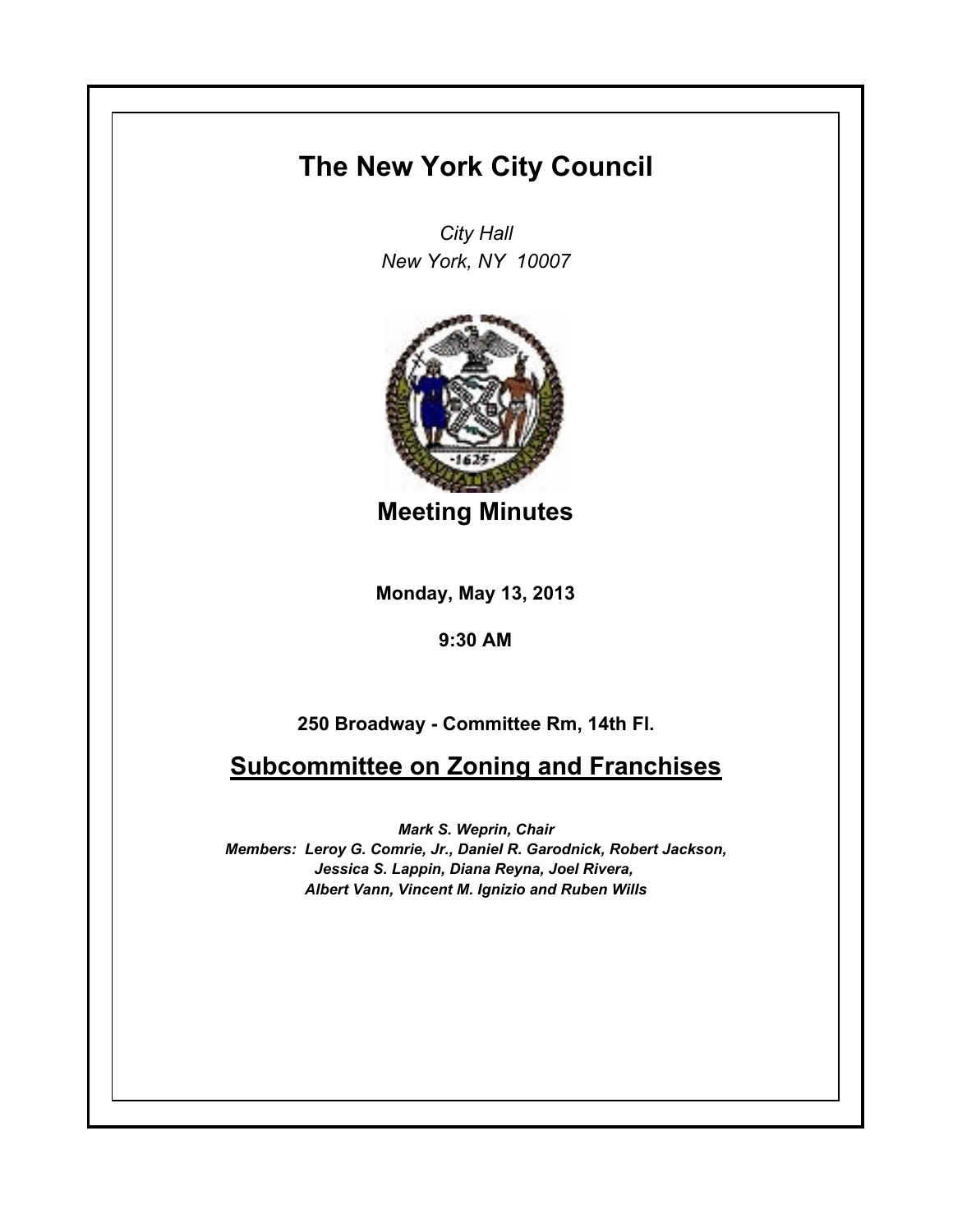| Roll Call        |                                                                                                                                                                                                                                                                                                                                                                                                                                                                                                                          |                                                                                                                                                                                                                                                                                                   |  |  |
|------------------|--------------------------------------------------------------------------------------------------------------------------------------------------------------------------------------------------------------------------------------------------------------------------------------------------------------------------------------------------------------------------------------------------------------------------------------------------------------------------------------------------------------------------|---------------------------------------------------------------------------------------------------------------------------------------------------------------------------------------------------------------------------------------------------------------------------------------------------|--|--|
|                  | Present: Weprin, Comrie Jr., Garodnick, Lappin, Reyna, Vann, Ignizio and Wills                                                                                                                                                                                                                                                                                                                                                                                                                                           |                                                                                                                                                                                                                                                                                                   |  |  |
|                  | Absent: Jackson and Rivera                                                                                                                                                                                                                                                                                                                                                                                                                                                                                               |                                                                                                                                                                                                                                                                                                   |  |  |
| LU 0802-2013     | Application No. N 130134 ZRQ submitted by the Department of City<br>Planning, pursuant to Section 201 of the New York City Charter, for<br>an amendment to the Zoning Resolution, relating to Article I,<br>Chapter 4 and Article XI, Chapter 7, to modify certain provisions<br>related to sidewalk cafes and to height and setback provisions of<br>the Queens Plaza Subdistrict of the Special Long Island City Mixed<br>Use District, in the Borough of Queens, Community Districts 1 and<br>2, Council District 26. |                                                                                                                                                                                                                                                                                                   |  |  |
|                  | <b>Attachments:</b>                                                                                                                                                                                                                                                                                                                                                                                                                                                                                                      | Land Use Calendar - Week of May 13, 2013 - May 17, 2013, Land Use<br>Calendar - May 14, 2013, Relocation of the May 14th Land Use Meeting,<br>City Planning Commission Letter, Hearing Transcript - Land Use 5-14-13,<br>Hearing Testimony - Zoning 05-13-13, Hearing Transcript - Zoning 5-13-13 |  |  |
|                  | This Land Use Application was Hearing Held by Committee                                                                                                                                                                                                                                                                                                                                                                                                                                                                  |                                                                                                                                                                                                                                                                                                   |  |  |
|                  | <b>Attachments:</b>                                                                                                                                                                                                                                                                                                                                                                                                                                                                                                      | Land Use Calendar - Week of May 13, 2013 - May 17, 2013, Land Use<br>Calendar - May 14, 2013, Relocation of the May 14th Land Use Meeting,<br>City Planning Commission Letter, Hearing Transcript - Land Use 5-14-13,<br>Hearing Testimony - Zoning 05-13-13, Hearing Transcript - Zoning 5-13-13 |  |  |
|                  | A motion was made that this Land Use Application be Approved by Subcommittee<br>with Modifications and Referred to CPC approved by Roll Call.                                                                                                                                                                                                                                                                                                                                                                            |                                                                                                                                                                                                                                                                                                   |  |  |
| Affirmative: 8 - |                                                                                                                                                                                                                                                                                                                                                                                                                                                                                                                          |                                                                                                                                                                                                                                                                                                   |  |  |
|                  |                                                                                                                                                                                                                                                                                                                                                                                                                                                                                                                          | Weprin, Comrie Jr., Garodnick, Lappin, Reyna, Vann, Ignizio and Wills                                                                                                                                                                                                                             |  |  |
|                  | Absent: 2 -                                                                                                                                                                                                                                                                                                                                                                                                                                                                                                              | Jackson and Rivera                                                                                                                                                                                                                                                                                |  |  |
| LU 0803-2013     | Application No. C 130064 ZMX submitted by NR Property 2 LLC<br>pursuant to Section 197-c and 201 of the New York City Charter for<br>an amendment to the Zoning Map, Section No. 6a, changing an<br>M1-2 District to an R7-A District, and establishing within the<br>proposed R7-A District a C2-4 District to facilitate the development<br>of a seven-story mixed use development located at 580 Gerard<br>Avenue, Borough of Bronx, Community Board 4, Council District<br>17.                                       |                                                                                                                                                                                                                                                                                                   |  |  |
|                  | <u> Attachments:</u>                                                                                                                                                                                                                                                                                                                                                                                                                                                                                                     | Land Use Calendar - Week of May 13, 2013 - May 17, 2013, Land Use<br>Calendar - May 14, 2013, Relocation of the May 14th Land Use Meeting,<br>Hearing Transcript - Land Use 5-14-13, Hearing Testimony - Zoning<br>05-13-13, Hearing Transcript - Zoning 5-13-13                                  |  |  |

## **This Land Use Application was Hearing Held by Committee**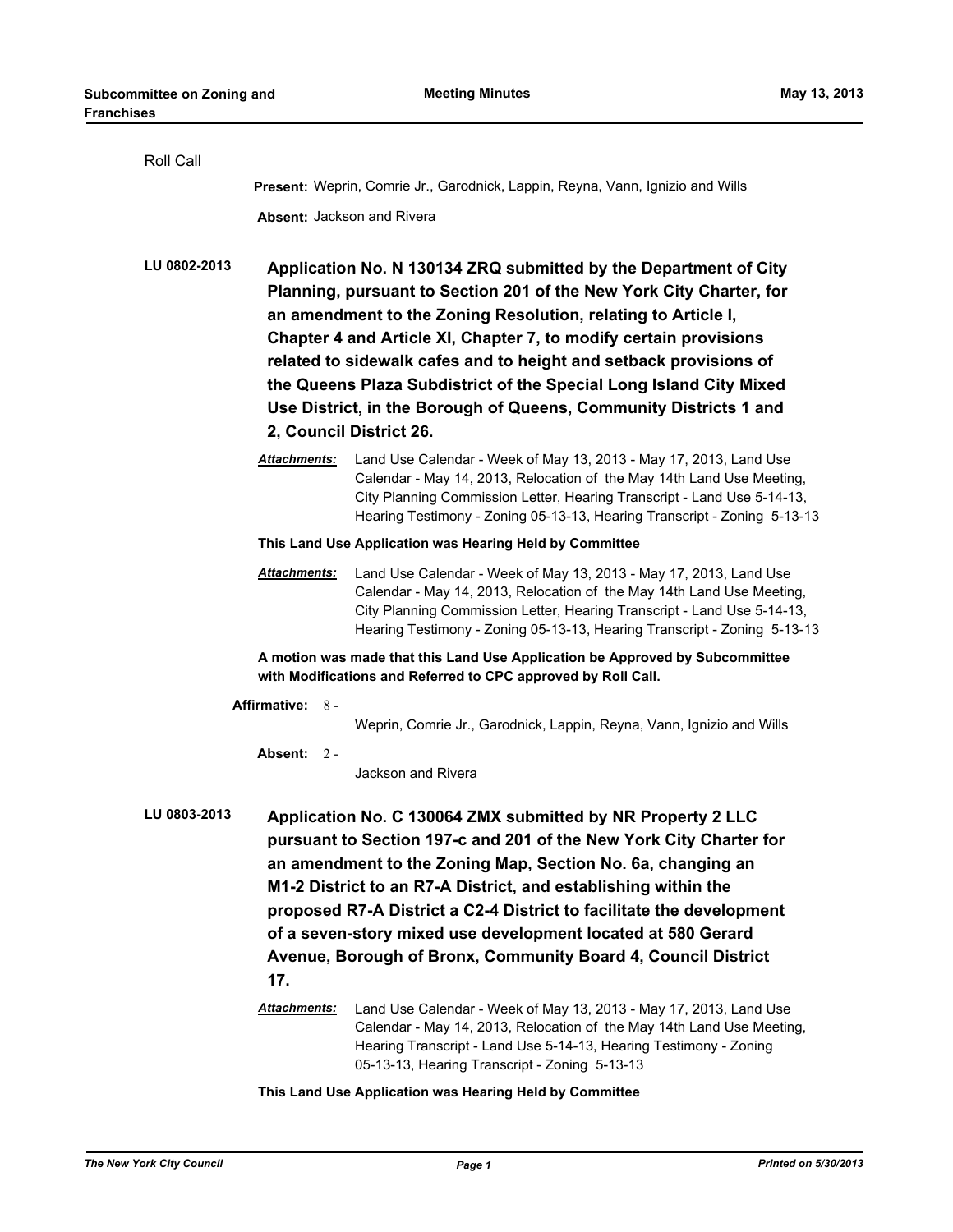|                                                                                                                                                                                                                                                                                                                                                                                                                          | <u> Attachments:</u>              | Land Use Calendar - Week of May 13, 2013 - May 17, 2013, Land Use<br>Calendar - May 14, 2013, Relocation of the May 14th Land Use Meeting,<br>Hearing Transcript - Land Use 5-14-13, Hearing Testimony - Zoning<br>05-13-13, Hearing Transcript - Zoning 5-13-13 |  |  |
|--------------------------------------------------------------------------------------------------------------------------------------------------------------------------------------------------------------------------------------------------------------------------------------------------------------------------------------------------------------------------------------------------------------------------|-----------------------------------|------------------------------------------------------------------------------------------------------------------------------------------------------------------------------------------------------------------------------------------------------------------|--|--|
| A motion was made that this Land Use Application be Approved by Subcommittee<br>approved by Roll Call.                                                                                                                                                                                                                                                                                                                   |                                   |                                                                                                                                                                                                                                                                  |  |  |
|                                                                                                                                                                                                                                                                                                                                                                                                                          | Affirmative: 8 -                  | Weprin, Comrie Jr., Garodnick, Lappin, Reyna, Vann, Ignizio and Wills                                                                                                                                                                                            |  |  |
|                                                                                                                                                                                                                                                                                                                                                                                                                          | Absent: $2 -$                     | Jackson and Rivera                                                                                                                                                                                                                                               |  |  |
| LU 0804-2013<br>Application No. N 130065 ZRX submitted by NR Property 2 LLC<br>pursuant to Section 201 of the New York City Charter, for an<br>amendment to the Zoning Resolution, concerning Appendix F<br>(Inclusionary Housing Designated Areas) to facilitate the<br>development of a seven-story mixed use development locate at 580<br>Gerard Avenue, Borough of Bronx, Community Board 4, Council<br>District 17. |                                   |                                                                                                                                                                                                                                                                  |  |  |
|                                                                                                                                                                                                                                                                                                                                                                                                                          | <u>Attachments:</u>               | Land Use Calendar - Week of May 13, 2013 - May 17, 2013, Land Use<br>Calendar - May 14, 2013, Relocation of the May 14th Land Use Meeting,<br>Hearing Transcript - Land Use 5-14-13, Hearing Testimony - Zoning<br>05-13-13, Hearing Transcript - Zoning 5-13-13 |  |  |
| This Land Use Application was Hearing Held by Committee                                                                                                                                                                                                                                                                                                                                                                  |                                   |                                                                                                                                                                                                                                                                  |  |  |
|                                                                                                                                                                                                                                                                                                                                                                                                                          | <b>Attachments:</b>               | Land Use Calendar - Week of May 13, 2013 - May 17, 2013, Land Use<br>Calendar - May 14, 2013, Relocation of the May 14th Land Use Meeting,<br>Hearing Transcript - Land Use 5-14-13, Hearing Testimony - Zoning<br>05-13-13, Hearing Transcript - Zoning 5-13-13 |  |  |
| A motion was made that this Land Use Application be Approved by Subcommittee<br>approved by Roll Call.                                                                                                                                                                                                                                                                                                                   |                                   |                                                                                                                                                                                                                                                                  |  |  |
|                                                                                                                                                                                                                                                                                                                                                                                                                          | Affirmative: 8 -<br>Absent: $2 -$ | Weprin, Comrie Jr., Garodnick, Lappin, Reyna, Vann, Ignizio and Wills<br>Jackson and Rivera                                                                                                                                                                      |  |  |
|                                                                                                                                                                                                                                                                                                                                                                                                                          |                                   |                                                                                                                                                                                                                                                                  |  |  |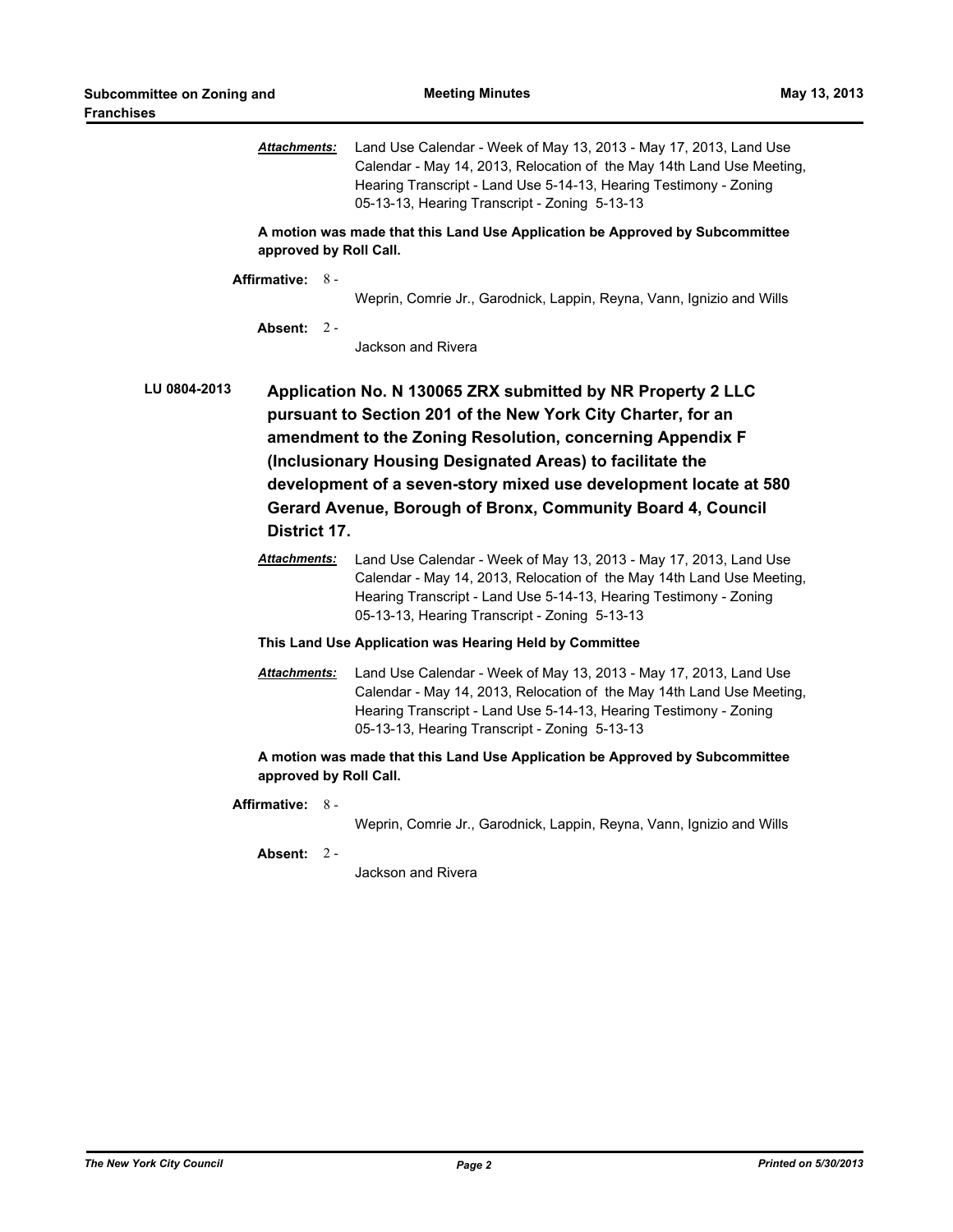| LU 0820-2013                                                                                            | Application no. 20135404 TCM, pursuant to §20-226 of the<br>Administrative Code of the City of New York, concerning the<br>petition of HPA Restaurant, LLC, d/b/a Ben & Jack's Steakhouse,<br>for a revocable consent to continue to maintain and operate an<br>unenclosed sidewalk café located at 255 Fifth Avenue, Borough of<br>Manhattan, Community District 5, Council District 3. This<br>application is subject to review and action by the Land Use<br>Committee only if called-up by vote of the Council pursuant to Rule<br>11.20b of the Council and §20-226(e) of the New York City<br><b>Administrative Code.</b> |                                                                                                                                                                                                                                                                  |  |  |  |
|---------------------------------------------------------------------------------------------------------|---------------------------------------------------------------------------------------------------------------------------------------------------------------------------------------------------------------------------------------------------------------------------------------------------------------------------------------------------------------------------------------------------------------------------------------------------------------------------------------------------------------------------------------------------------------------------------------------------------------------------------|------------------------------------------------------------------------------------------------------------------------------------------------------------------------------------------------------------------------------------------------------------------|--|--|--|
|                                                                                                         | Attachments:                                                                                                                                                                                                                                                                                                                                                                                                                                                                                                                                                                                                                    | Land Use Calendar - Week of May 13, 2013 - May 17, 2013, Land Use<br>Calendar - May 14, 2013, Relocation of the May 14th Land Use Meeting,<br>Hearing Transcript - Land Use 5-14-13, Hearing Testimony - Zoning<br>05-13-13, Hearing Transcript - Zoning 5-13-13 |  |  |  |
|                                                                                                         | This Land Use Application was Hearing Held by Committee                                                                                                                                                                                                                                                                                                                                                                                                                                                                                                                                                                         |                                                                                                                                                                                                                                                                  |  |  |  |
|                                                                                                         | <b>Attachments:</b>                                                                                                                                                                                                                                                                                                                                                                                                                                                                                                                                                                                                             | Land Use Calendar - Week of May 13, 2013 - May 17, 2013, Land Use<br>Calendar - May 14, 2013, Relocation of the May 14th Land Use Meeting,<br>Hearing Transcript - Land Use 5-14-13, Hearing Testimony - Zoning<br>05-13-13, Hearing Transcript - Zoning 5-13-13 |  |  |  |
|                                                                                                         | A motion was made that this Land Use Application be Approved by Subcommittee<br>approved by Roll Call.                                                                                                                                                                                                                                                                                                                                                                                                                                                                                                                          |                                                                                                                                                                                                                                                                  |  |  |  |
|                                                                                                         | Affirmative: 8 -                                                                                                                                                                                                                                                                                                                                                                                                                                                                                                                                                                                                                | Weprin, Comrie Jr., Garodnick, Lappin, Reyna, Vann, Ignizio and Wills                                                                                                                                                                                            |  |  |  |
|                                                                                                         | Absent: 2 -                                                                                                                                                                                                                                                                                                                                                                                                                                                                                                                                                                                                                     | Jackson and Rivera                                                                                                                                                                                                                                               |  |  |  |
| LU 0821-2013<br>Application no. 20135563 GFY, Authorizing franchises for<br>telecommunication services. |                                                                                                                                                                                                                                                                                                                                                                                                                                                                                                                                                                                                                                 |                                                                                                                                                                                                                                                                  |  |  |  |
|                                                                                                         | Attachments:                                                                                                                                                                                                                                                                                                                                                                                                                                                                                                                                                                                                                    | Memorandum, Land Use Calendar - Week of May 13, 2013 - May 17, 2013,<br>Hearing Testimony - Zoning 05-13-13, Land Use Calendar - Week of June 3,<br>2013 - June 7, 2013, Hearing Transcript - Zoning 5-13-13                                                     |  |  |  |
|                                                                                                         | This Land Use Application was Hearing Held by Committee                                                                                                                                                                                                                                                                                                                                                                                                                                                                                                                                                                         |                                                                                                                                                                                                                                                                  |  |  |  |
|                                                                                                         | Attachments:                                                                                                                                                                                                                                                                                                                                                                                                                                                                                                                                                                                                                    | Memorandum, Land Use Calendar - Week of May 13, 2013 - May 17, 2013,<br>Hearing Testimony - Zoning 05-13-13, Land Use Calendar - Week of June 3,<br>2013 - June 7, 2013, Hearing Transcript - Zoning 5-13-13                                                     |  |  |  |
|                                                                                                         |                                                                                                                                                                                                                                                                                                                                                                                                                                                                                                                                                                                                                                 | This Land Use Application was Laid Over by Subcommittee                                                                                                                                                                                                          |  |  |  |